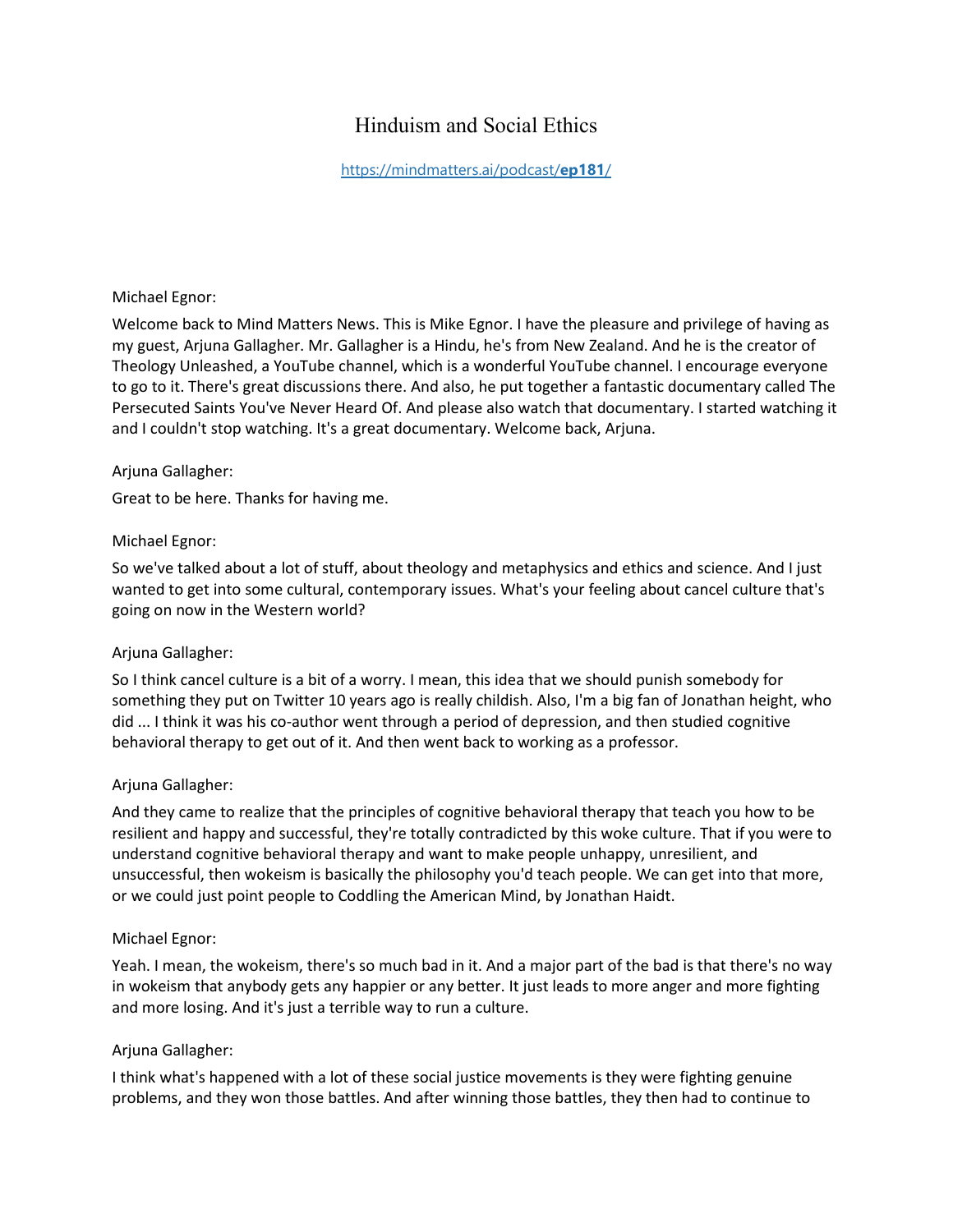justify their own existence. So they were no longer fighting genuine battles, they were just justifying their own existence and actually creating problems.

### Michael Egnor:

Yeah. I totally agree. I think the whole social justice thing really is a branch of Marxism. I think of Marxism as distilled evil. It's what you get when you bring everything evil into one place at one time.

### Michael Egnor:

How do you feel about a lot of questions of social ethics nowadays? For example, abortion, euthanasia, a lot of the life issues. Are there viewpoints in Hinduism that reflect on that? Or do you have personal viewpoints on that?

### Arjuna Gallagher:

Yeah. I don't know if I can speak for Hinduism, broadly. As I said earlier, Hinduism is like a category. It's like saying the Abrahamic tradition. So we wouldn't ask, what do native American religions, or what do Abrahamic religions say on this particular social issue? Even within Hare Krishnas, you're going to get a diversity of views. But the general view you would get on abortion, say, is that abortion is murder and it's not okay.

# Arjuna Gallagher:

There's one Hare Krishna thinker, known as Dr. Howard Resnick, who I've had on my channel a few times. I've listened to him give a talk on it. And I quite like his views, which is that in some extreme cases, abortion would be all right, where either due to the mental health of the mother or due to medical reasons, the abortion could be necessary. So it's not that we should ban all abortion. But the other thing is you could also ask a question of ... actually, Tulsi Gabbard, she's got a Hare Krishna background and . . .

### Michael Egnor:

Oh, she does, really? Okay.

### Arjuna Gallagher:

Her view is actually a little bit anachronistic from the Hare Krishna tradition, but she gives a good argument for it and I think it's justified. Which is, if the government can tell you today that you can't have an abortion, then tomorrow it'll be able to tell you that you must have an abortion. And this is not the kind of power we want to give to the government. So just because we think something is wrong and shouldn't be done, doesn't necessarily mean that the government should go around policing it.

### Michael Egnor:

That's true, and that gets to the personally opposed argument in abortion that Mario Cuomo, the former governor of New York said years ago. That he was personally opposed to abortion, but he didn't believe that it should be legislated. The problem I have with that is that I could certainly see the personally opposed viewpoint, for example, in flavors of ice cream. That is, that I'm personally opposed to strawberry ice cream, because I don't like it, but I don't think there should be any laws regarding whether you can have strawberry ice cream or not.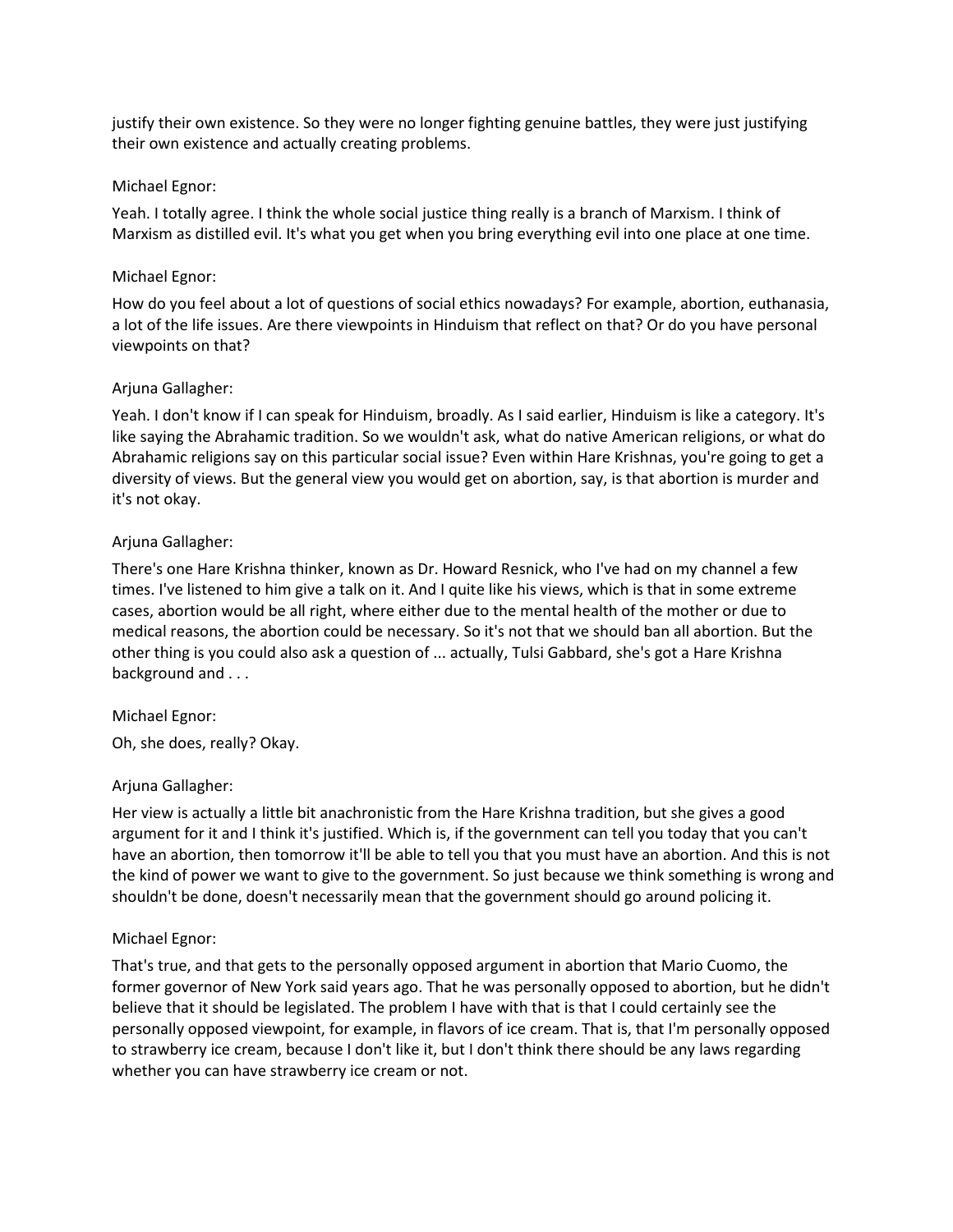### Michael Egnor:

But abortion is a fundamentally different thing. To be personally opposed to abortion, but feel that it should be legal, is like being personally opposed to rape, but thinking that it should be legal. That is, that there's something intrinsic about abortion that's not just a matter of personal preference. There's another life involved. So if abortion is wrong, it's wrong for everyone. Or if it's not wrong, it's not wrong for anyone.

#### Arjuna Gallagher:

Yeah. I would go to consequentialism here, which would be to ask the question of, if we do have abortion laws, are people in general, better off? And if we don't have abortion laws, are people worse off? And there might be a certain happy balance somewhere ... or maybe it's never a happy balance. But there might be somewhere in the middle where it's better. Like in New Zealand recently, they brought in really liberal abortion laws. Which are basically, up until like two weeks before the baby's born or something disgusting, that you can do an abortion. I don't know exactly where they the draw the line.

### Arjuna Gallagher:

But a lot of countries will have it up to like 26 days or a certain number of days from conception, I don't know how they work that out, when conception was roughly based on the size when they do the scan. And that's obviously less sinful, if you've got basically a near fully formed baby and you're killing that, that's obviously worse. But it could be the case that having blanket no abortion laws actually means that a lot of women go and get dodgy abortions from dodgy clinics. And that might be worse than just having somewhat moderate abortion laws.

#### Michael Egnor:

Sure. I speak on the abortion issues at my medical school, and it's a rather controversial issue, as you can imagine. What I've come to believe is that the pro-abortion viewpoint depends critically on what I really feel are misrepresentations of the scientific and social facts about abortions. So what I try to do with the medical students is move away from the ethics a little bit and just talk about the science and the sociology. For example, I think a powerful scientific argument can be made that life begins at conception. That saying that an embryo is not a new human life, just doesn't make any scientific sense. So life begins when the sperm and the egg meet.

#### Michael Egnor:

And there's no question that historically abortion, at least in the United States, discriminates racially. A black child is three times as likely to be aborted as a white child. Around the world, girls are aborted at a much higher rate than boys are. There's actually a bit a femicide in Asia of about a hundred million girls over the past 50 years. And disabled children are selectively aborted.

#### Arjuna Gallagher:

That might be turning though with increase of work culture and men getting discriminated against. Maybe it'll flip the other way.

#### Michael Egnor:

It could ... maybe. But so what I try to do in discussing abortion is just ask that we stick to the facts. And when the facts are laid out there, it's an awfully hard thing to defend. Defending abortion, basically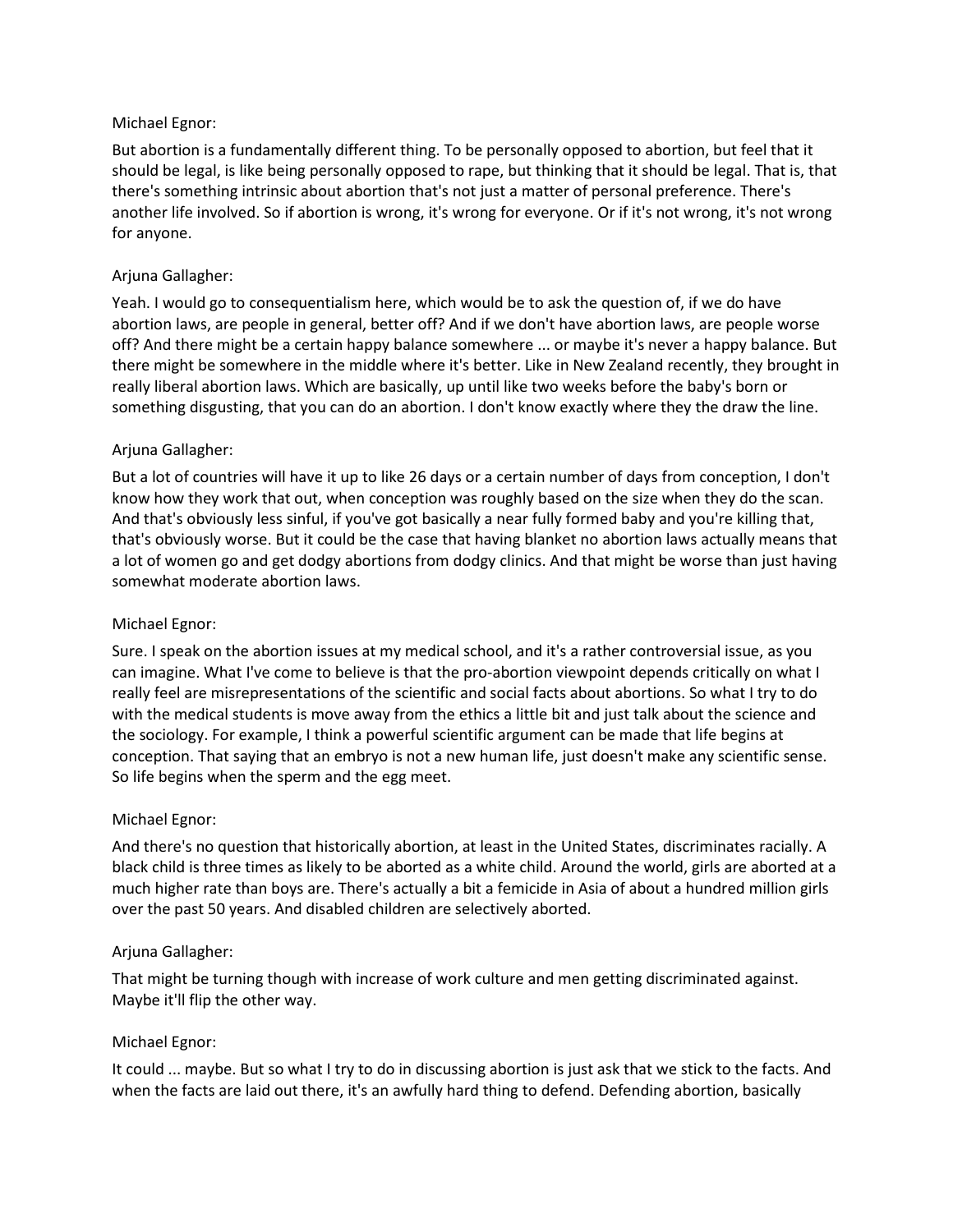presupposes that you don't really understand it, I think. Because if you really understand it, most people would say it's terrible.

### Arjuna Gallagher:

I think being honest about these things would really help. Like some abortion clinics that ... or places that women go when they're pregnant and they know what to do. They show them the ultrasound and show them that they can see the form. And then they think, oh, I couldn't kill this.

# Michael Egnor:

Sure.

# Arjuna Gallagher:

Or just explaining to them the facts, about women who have had abortions, often this is the psychological effect it has on them, versus women in your situation who haven't had abortions, this is what their lives have looked like. And just give them the facts so they can make up their mind. As opposed to being politically motivated and saying, we're going to hide all the downsides of abortion or hide all the downsides of not having abortion because of our political motivation. And we want to persuade them of a predetermined viewpoint.

# Michael Egnor:

How do you feel about euthanasia? And is there any sense in Hinduism, any Hindu perspective on euthanasia?

# Arjuna Gallagher:

So euthanasia is rejected. It's even rejected for animals. We have a couple of cows on our property, we've got 10 acres here. And cow protection is a big thing for Hindu culture, and it's particularly for Vaishnavas. And you don't kill the cow, even when it gets old, whereas in the West, when the cow gets to a certain age, you just kill it because it's frail, it's old. And so if you have an old cow up by the road and people see it, they don't see old cows, they'll think that this is animal abuse. But they wouldn't think that about your grandma. They wouldn't think, oh, you're keeping this lady still alive. She's so old and fragile. This is grandma abuse. It's just this disconnect on how we look at animals from how we look at people.

### Arjuna Gallagher:

But the understanding of why not to kill them or why not to commit euthanasia is that we have a certain amount of karma that we need to live out. And if we don't live it out in this life, we'll have to take birth again in a similar body so we can fully live out the karma. So if someone's suffering from a horrible disease or mental disturbance, there's some reason why that's happening and there's some lesson they need to learn from that.

### Arjuna Gallagher:

However, there is some scope for suicide, but it's only in a certain way. And it's only if your body is ... a Hare Krishna in Mayapur had cancer a few years ago. And the cancer was going to kill her. She had months to live, and she was suffering. So she fasted until death. So instead of suffering for a couple months in bed, ridden with cancer, she fasted to death. And then it just only took a week. And this is a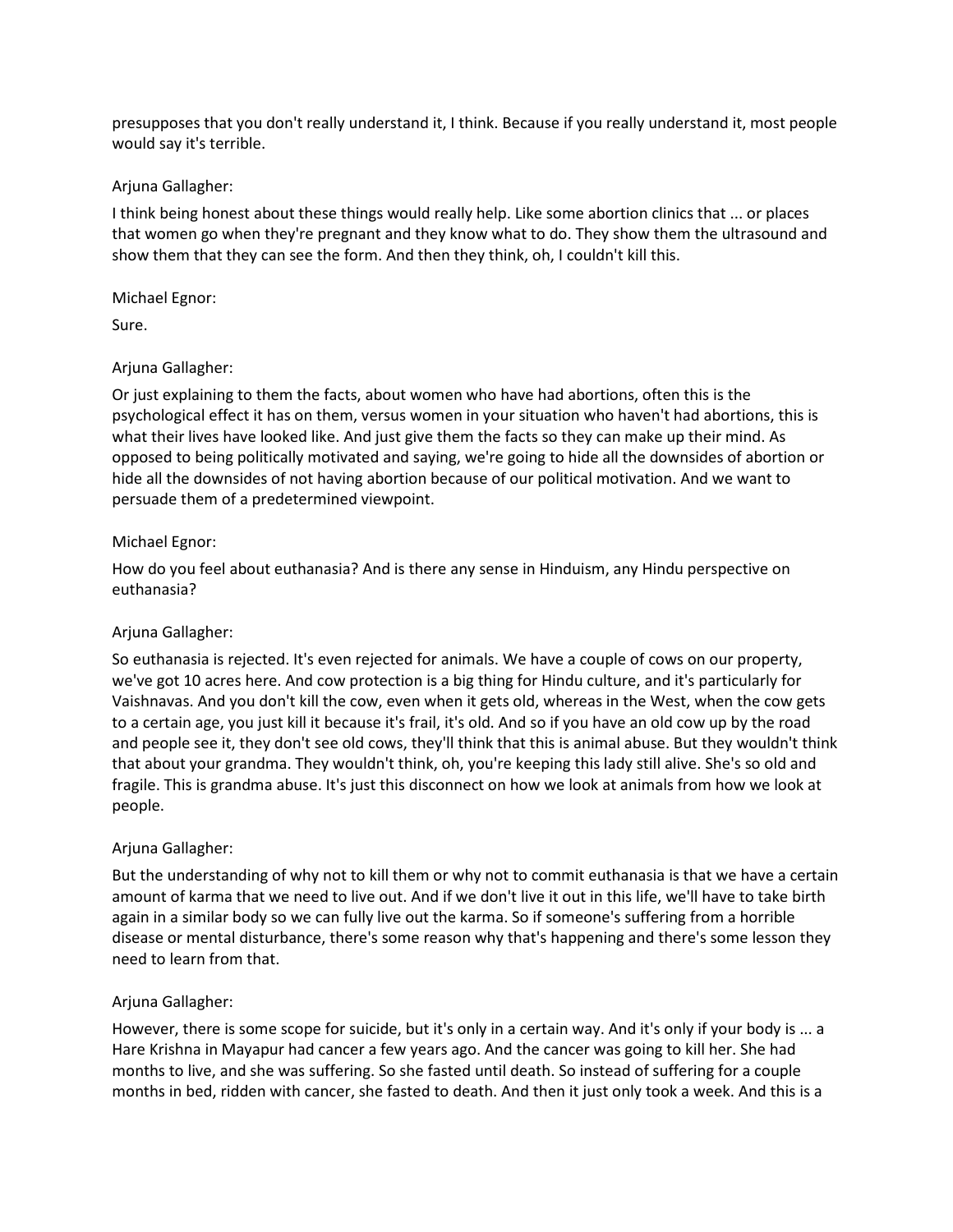prescribed method that Vaishnavas can fast until death. And even ... there's observations of cows doing something similar. That if a cow is really sick and going to die anyway, they'll go and sit in a cold river until they die.

# Michael Egnor:

I think even in the Catholic tradition, that in the terminal stages of life, if taking nourishment is uncomfortable or painful and it only serves to prolong the process of dying, I think not taking nourishment is considered an acceptable thing. As I understand Catholic ethics. It's not acceptable in the Catholic ethic to do it, to try to die. That is, with the intent of dying. But if it's to relieve suffering, accompanied by receiving nourishment, I think it's considered ethical.

# Arjuna Gallagher:

It's funny, I just thought about it that we've gone from having a more balanced view that ... well, at least in India. Animals are sacred, you don't just kill them. And people are sacred, but you don't extend their life unnecessarily. But now we want to extend humans lives as long as possible, to the point of spending millions of dollars keeping them on life support. And the moment an animal shows the first signs of being sick, we kill it.

# Michael Egnor:

Right, right.

# Arjuna Gallagher:

So we've taken our desire to prolong animals' lives and put all of that on humans. I watched a documentary a little while ago in which ... the Hare Krishna presenting the documentary, or maybe the documentary itself was asking the question of, is all we're doing with a lot of these medicals procedures, just prolonging the process of dying? Or are we actually helping people? Because you see some of the ways some of these cancers are treated and some of the cancer treatments are excruciating. And then in many cases, the person still dies.

# Arjuna Gallagher:

So there's this idea in the Hare Krishna tradition that death is inevitable, it's going to come sooner or later, so we should die gracefully. And actually the purpose of life, is to die in a particular way. And the goal is to ... the Sanskrit is [ante narayana smrtih 00:13:07], to remember God at the time of death. And that gives us a good destination in the next life. So one way it's described is that only God conscious people can leave gracefully. Other people who aren't God conscious, they'll tend to be very upset and angry and so on, when the time comes for them to die.

### Michael Egnor:

My understanding of Catholic medical ethics is that there are two kinds of treatments that patients receive, ordinary and extraordinary. Ordinary treatments would be food and water and shelter and clothing and things like that. And hygiene. And extraordinary would be medications and ventilators and operations and things like that. And that in Catholic medical ethics, it's acceptable to refuse extraordinary means of operations and medications and things, if it only serves to prolong the process of dying. But it's not acceptable to refuse ordinary things, as such as nourishment and water and shelter and hygiene and so on.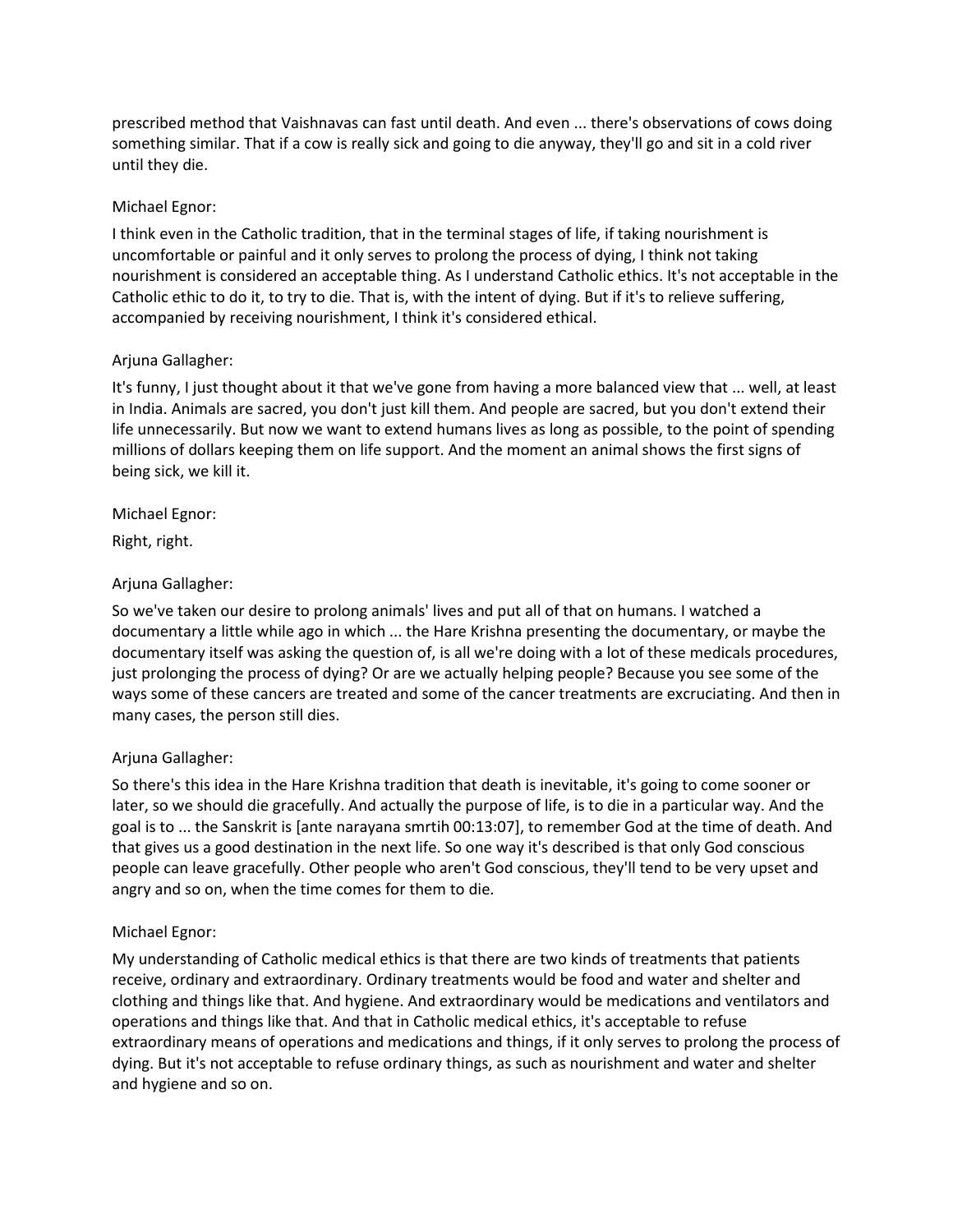### Michael Egnor:

So basically, it's okay to take a patient off a ventilator if they have no prospect of survival and it just prolongs their suffering to be on the ventilator. But it wouldn't be okay to starve them or to dehydrate them, or to leave them in their waste or something. Ordinary care is something that every human being has a right to, and it is suicide to refuse ordinary care. However, to refuse extraordinary means is not suicide and can be quite ethical in the appropriate circumstances.

### Arjuna Gallagher:

I would put some medical procedures and drugs in that category too, where the evidential basis for them is really strong and they have a high success rate.

#### Michael Egnor:

Yeah, sure. Yeah, yeah. Right, right. Right. Exactly. If it's just a matter of taking an antibiotic that doesn't have much side effects that would save your life, correct.

#### Arjuna Gallagher:

Yeah. Or some surgeries. You just remove something and the problem goes away and it's not going to come back. I'm sure you know of some of those within ...

#### Michael Egnor:

But we face this a lot in patients who have, for example, metastatic disease. If you're full of cancer, you could have operations until you die. You just take out every metastasis, but that doesn't really serve any purpose. It doesn't help anyone. It doesn't make them better. It just, it puts them through a lot of suffering in the last part of their life.

### Arjuna Gallagher:

There's a famous story in our tradition of a great king who, he was cursed to die in seven days by a snake bite. And he was a very powerful king. And he had some mystic ... he could have overturned the curse. He had a deep connection with God and so on. But he didn't, he just saw it as God's mercy that he knows exactly ... Most people have no idea when they're going to die. So we can't prepare our consciousness to think of God at the time. It could come at any moment. So therefore we have to spend our whole lives trying to think of God. But he was very lucky that he knew the moment he was going to die.

### Arjuna Gallagher:

And instead of getting angry and thinking, I'm going to remove all the snakes from the kingdom, I won't be killed by a snake. Instead of doing anything like that, he thought, this is God's mercy on me, and I'm going to think of God. So he went to the bank of the Ganges and he heard from a great Sage for seven days and seven nights without stopping to sleep ... without stopping to eat or drink. Just heard nonstop, while fasting, about God and asked questions and was coherent the whole time.

#### Arjuna Gallagher:

That's obviously a terminal lucidity thing, of having some lucidity to survive the body falling apart from not eating. And yeah, this was his response. So that is an appropriate response in some cases. That's an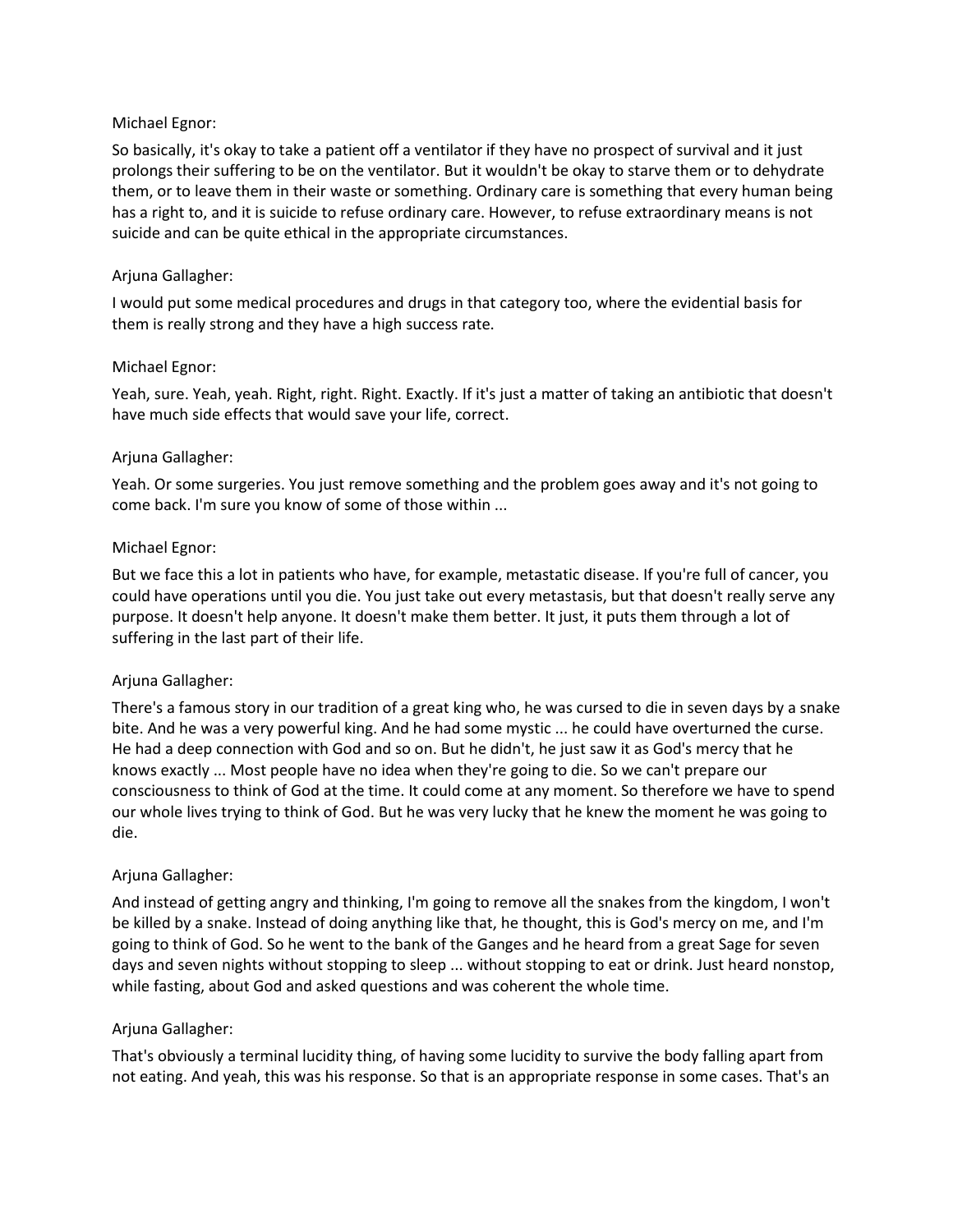underlying attitude we should have, that when the time comes, this is my time, and it's meant for me to go.

#### Michael Egnor:

Well, I started out as an atheist, or at least an agnostic. And I really didn't convert to Christianity until about 20 years ago. And part of the reason for my conversion was a friendship I had with a Lutheran pastor at the hospital. He provided a lot of the counseling there for patients who were dying. And one night, during the atheist part of my life, I was in the intensive care unit, in the pediatric intensive care unit. And there was a six year old who was dying of a brain tumor, that I was taking care of. And it was a pretty horrible death. I mean, the kid was just, the tumor was just destroying him.

### Michael Egnor:

And it was like midnight, and this pastor and I were sitting in the nurses station, just talking about what this child and his family were going through. And I said to the pastor, I said, "I'd like to believe in God, but I can't understand why God would let something like this happen. I mean, this is a nice little kid, his family's lovely people. And he is just going through hell." And the pastor said, "Well, God never said that life wouldn't be without tragedy, that life wouldn't be without suffering. He just said that when it happens, he'll be there with you." That's when we're close to him, is when we suffer.

### Michael Egnor:

Because at least in Christianity, our understanding of God, who is Christ, suffered for all of us. So suffering is redemptive, of sorts, despite its horror. And that stuck with me. That really changed my understanding of suffering in a very profound way. I felt that when you suffer is when you're closest to God. That changed the way I saw things.

### Arjuna Gallagher:

Right. Yeah. One thing that could be said is the real tragedy is that we are separate from God, or experiencing separation from God. And the tragedies that happen in life are opportunities to remember God. And if they weren't there, we might just happily go about our lives and never take shelter of God. So that would be an even greater tragedy.

#### Michael Egnor:

Absolutely. When you look at just ordinary human lives, not even considering God, I don't think anybody can make a credible case that a person who lives much of their life without any adversity, who gets everything they want is a better person for it. That is that there, while certainly suffering can break a person. My experience has been that some degree of suffering is necessary for maturation and for becoming a decent human being. The offspring of incredibly wealthy parents who gets everything he wants and never has any kind of adversity doesn't usually turn out to be a pretty good human being.

#### Arjuna Gallagher:

That brings up the question of microaggressions. That somebody did a microaggression against me, and I'm going to get really angry about that, rather than use it to deepen my personality.

### Michael Egnor:

Right, right, right. It's a kind of arrogance and self-centeredness, that is not really healthy.